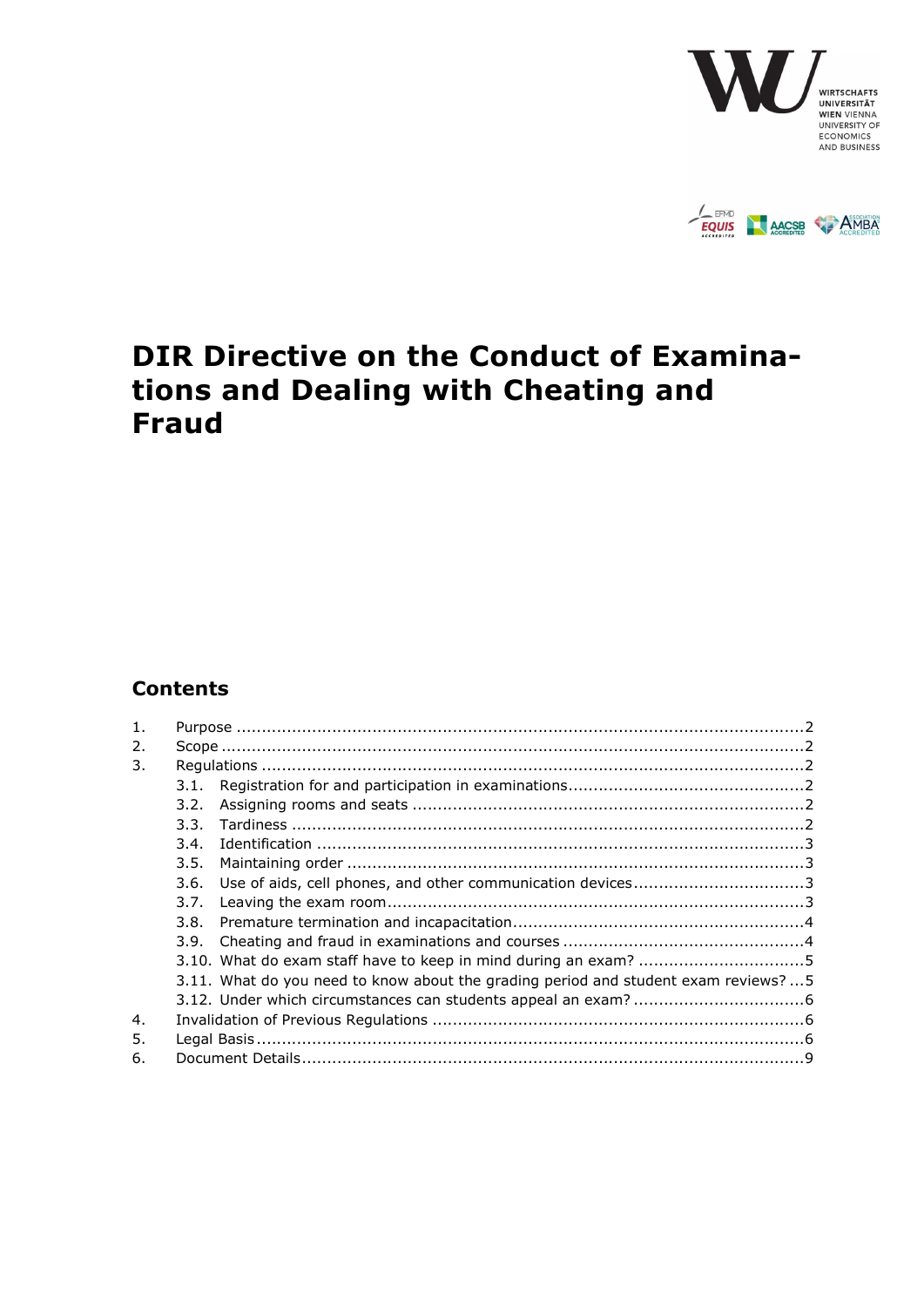## 1. Purpose

This Directive is intended to provide instructions for holding exams and for dealing with cheating in exams (course examinations [LVP], subject examinations [FP], and module examinations [MP]) and performance components required for courses (courses with continuous assessment of student performance [PI], lectures with interactive elements [VUE], research seminars [FS], and workshop-type courses [AG]).

## 2. Scope

This text is aimed at anyone tasked with supervising and grading exams and course performance components at WU. It regulates the organizational procedures during exams and the procedures to be followed when dealing with cases of cheating and fraud. The following regulations apply to exams (LVP, FP, and MP exams) and courses (PI, VUE, FS, and AG courses).

This Directive does not apply to plagiarism and academic fraud in academic theses. These matters are covered by the Directive on Plagiarism.

## 3. Regulations

Detailed description of the regulations

## 3.1. Registration for and participation in examinations

Without exception, students must have a valid course and exam registration to participate in an examination.

Any exam taken by a student without a valid registration is considered to be registered for under false pretenses pursuant to § 73 (1) item 1 of the Universities Act. Any such cases are to be reported to studienrecht@wu.ac.at, and the representative for study regulations and academic legislation shall declare the exam void. In such cases, the student loses one exam attempt (§ 73 [2] of the Universities Act).

## 3.2. Assigning rooms and seats

Students are required to take exams in the room assigned to them. If in the course of identity checks (see subsection 4.4) a student is found to be in the wrong exam room, exam staff can refuse to allow the student to take the exam.

Exam staff are also entitled to assign seats to students for an exam. If a student refuses to comply with instructions given by exam staff, exam staff is entitled to expel the student from the exam.

## 3.3. Tardiness

Students who are late to an exam can be expelled from the exam by exam staff.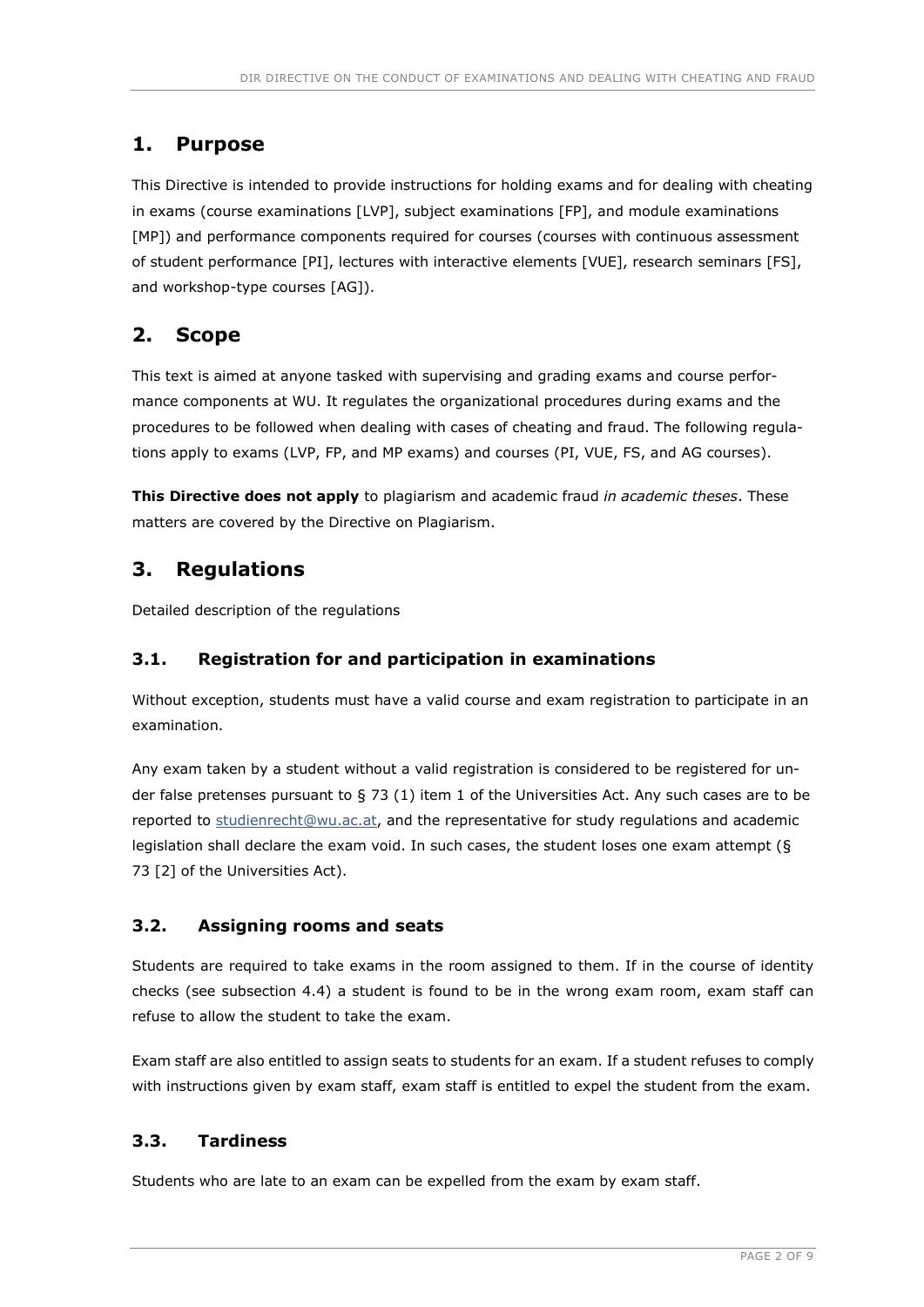## 3.4. Identification

During the exam, exam staff shall confirm the identity of each student attending the exam.

Students must present their WU student ID card to prove their identity. An official photo ID is an acceptable alternative to a student ID card.

Students concurrently enrolled at different universities can present the student ID provided by their home university for identification.

If a student refuses to present ID or if there is reasonable cause to doubt the student's identity, exam staff is entitled to expel the student from the exam room.

### 3.5. Maintaining order

Students who continue to create a disturbance after being reprimanded by exam staff can be expelled from the exam room to ensure that the examination can be conducted in an orderly manner.

In the event of serious disturbances of peace and order through inappropriate behavior, especially in the event of offensive or threatening behavior towards exam staff, the staff has the right to expel the student from the exam room immediately, if necessary with the assistance of campus security staff.

## 3.6. Use of aids, cell phones, and other communication devices

Course instructors shall specify precisely which aids (if any) are permitted for use during an exam (e.g. general-purpose dictionaries, calculators without text saving function). The list of permitted exam aids is to be included in the course syllabus (§ 9 [1] of the Examination Regulations).

Exam staff has the right to require students to switch off their cell phones, smartwatches, or other electronic communication devices and store them in their bags before the exam. Exam staff is entitled to prohibit the use of phones or smartwatches as timepieces.

## 3.7. Leaving the exam room

As a rule, students are not permitted to interrupt the exam and leave the room during an examination.

Should a student nevertheless want to leave the room during an examination, the student's exam must be handed in before he or she leaves the room. The student may not return and continue work on the exam after leaving the room.

In the event of extenuating circumstances (e.g. illness during an exam), it is at the discretion of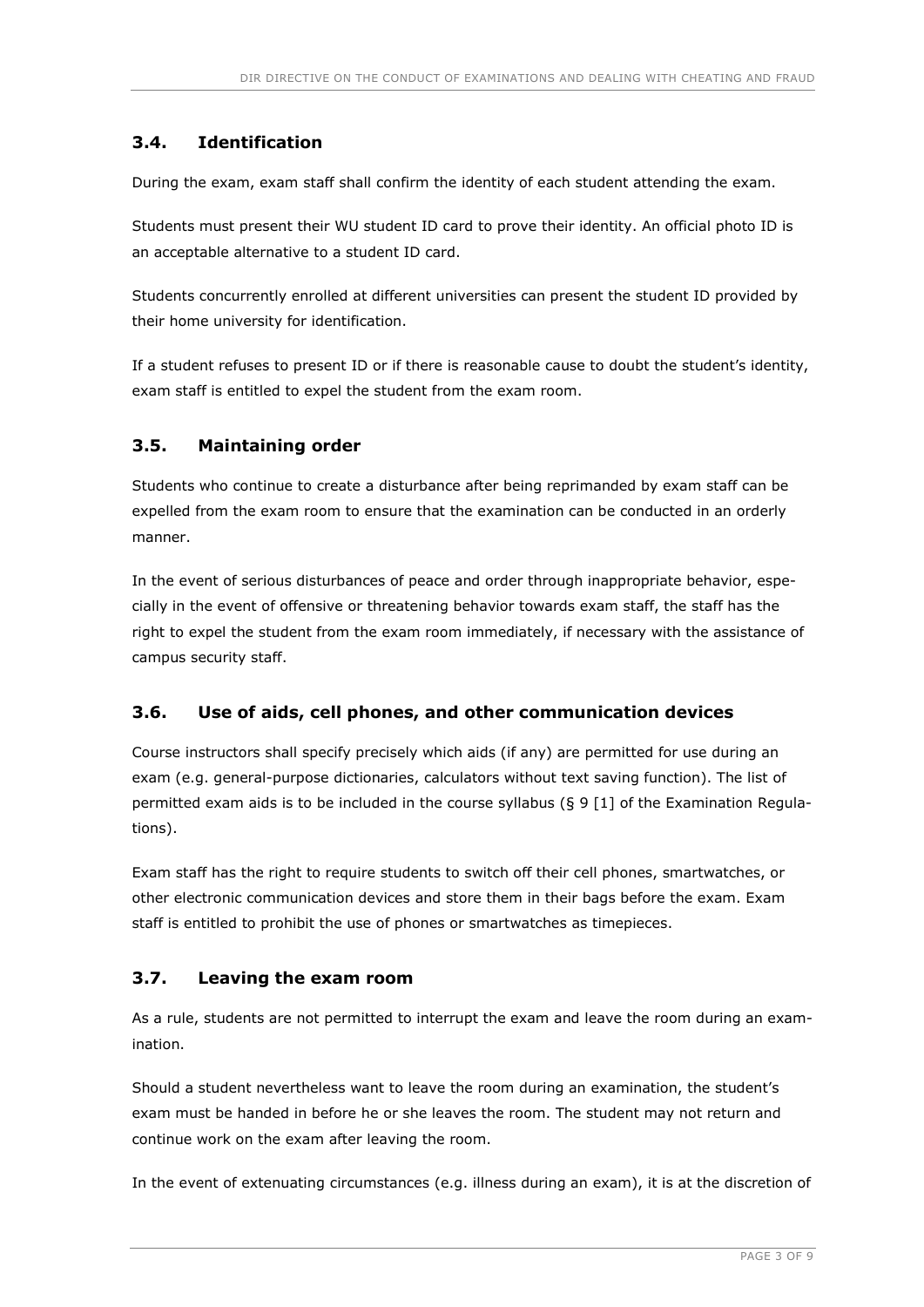the proctor whether he or she allows a student to keep working on an exam after an interruption.

### 3.8. Premature termination and incapacitation

Once a student has accepted receipt of the examination questions, the exam counts as an attempt and shall be graded (§ 5 [2] of the Examination Regulations).

If a student terminates the exam prematurely without reasonable cause, exam staff shall determine the identity of the student and the student shall be required to hand in the exam papers.

If a student does not hand in his or her exam, the exam is counted as a lost examination attempt. In such cases, the exam is not graded and is reported to studienrecht@wu.ac.at and entered into the LPIS system as "NI" (§ 5 [5] of the Examination Regulations).

In the event of extenuating circumstances, it is at the discretion of the proctor or the examiner whether or not the exam is to be graded and if it should count as an attempt.

Students must not be graded in case of incapacitation. However, students are only deemed incapacitated if they are completely unable to participate in the conduct of the exam, actively or passively (complete loss of the ability to communicate, e.g. due to an anxiety attack). The incapacitation must become apparent during the exam in such a manner that it can be discerned objectively.

Any such cases have to be documented in as much detail as possible.

### 3.9. Cheating and fraud in examinations and courses

If students attempt to cheat or use fraudulent means in exams or other work, the work of all students involved is declared null and void. This means that everyone involved in the misconduct will lose an examination attempt and will be banned from taking and registering for the exam in question for a period of four months.

#### What is forbidden during exams?

- The use of unauthorized aids (e.g. crib sheet, cell phone, smartwatch, earphones, copying from another student, etc.)
- Pretending to be someone else
- The use of forged documents (e.g. student ID card); in such cases, the Rector's Council also reports the incident to the public prosecutor's office

## What are the consequences of cheating in the completion of a performance component?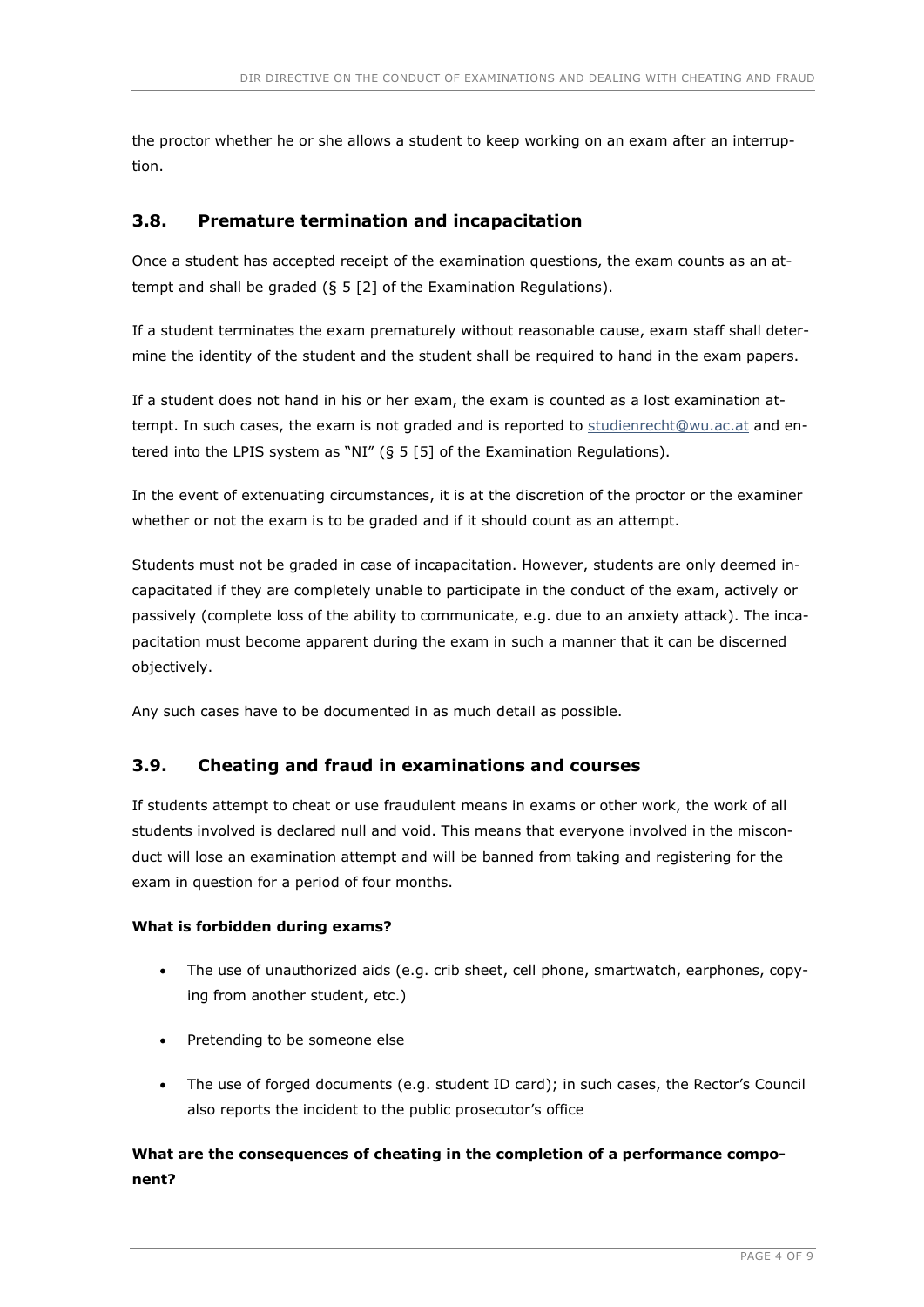All the work done as part of the course in question is declared null and void. In addition to the invalidation of the entire course, all students involved are banned from registering for or taking exams in the course in question or in parallel courses for a period of four months.

#### What is prohibited when completing course performance components?

- Copying from other students (e.g. in written homework)
- Failure to use correct citations in written performance components (plagiarism). The Plagiarism Directive applies only in cases where plagiarism or academic fraud is detected in academic theses.
- Handing in the same written work in different courses without including a note in the paper indicating that it has been submitted more than once

#### What do you have to do if you detect a case of cheating or fraud?

- Report the incident to studienrecht@wu.ac.at using the form "Report of Cheating or Academic Fraud."
- In this form, provide a clear description of the observed misconduct. If necessary, course instructors will be interviewed to determine the facts of the case in detail.
- After the examination organization enters the examination as null and void ("NI"), the lost examination attempt as well as the four-month ban into the LPIS system, the instructors inform the concerned students. The instructors have to substantiate the determination of fraud or cheating in case the concerned students demand an explanation.

### 3.10. What do exam staff have to keep in mind during an exam?

Once their identity has been confirmed, students can hand in their exam at any time during the exam period. It is the students' responsibility to hand in their completed exams before the end of the exam period.

Students are required to leave the exam room immediately after handing in their work without disturbing other students still working on their exams. Exam staff have the right to prohibit students from leaving the exam room in the final 15 minutes before the end of the exam period. Exam staff also have the right to require students to remain seated until all exam papers have been collected.

## 3.11. What do you need to know about the grading period and student exam reviews?

Examinations have to be graded within four weeks of the exam date (§ 75 [4] of the Universities Act).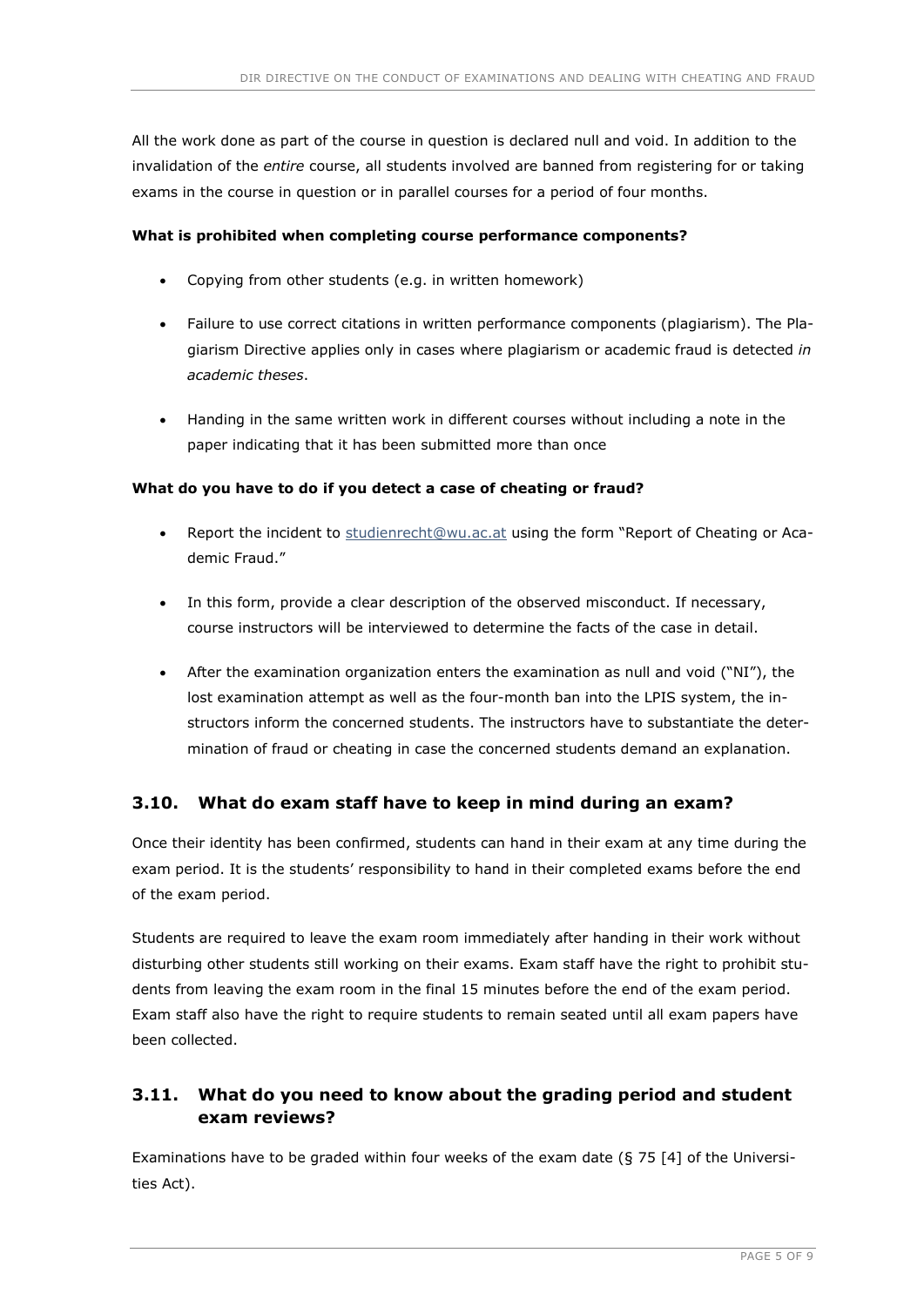Students have the right to review their corrected exams for up to six months after announcement of the grade (§§ 79 [5] and 84 [2] of the Universities Act). The exam review is an opportunity for students to understand the reasons for the grade received. Students are entitled to make copies or take photographs of their examination reports and exam materials. However, this right does not apply to multiple choice questions and the corresponding answers. In particular, students are not entitled to make copies or take photographs of solution sheets.

Examiners may schedule a group exam review. Students who are unable to attend a group exam review can appoint an authorized person to review the exam on their behalf. A written power of attorney is required in such cases. In justified cases, students may also review their exam outside of the group exam review time slot.

It is the examiner's responsibility to assign grades at his or her discretion. As a rule, students have no legal recourse against a grade. In the event of a failing grade, students have the right to be informed about the reasons for the grade.

### 3.12. Under which circumstances can students appeal an exam?

Appeals are only possible if the appealing student failed the exam in question. Students may only appeal an exam if they can provide evidence showing that there was a major shortcoming or defect in the way the exam was held and that this defect likely had a significant impact on the exam result (§ 79 [1] of the Universities Act). Content-related questions are subject to the examiner's discretion and cannot be appealed.

Some examples of such defects:

- Individual exam instead of an exam by a panel of examiners
- Questions that fall outside the agreed scope of the material to be studied
- Fire alarm during the exam

If students raise objections on the grounds of such major defects in the way an exam was conducted, please refer them to studienrecht@wu.ac.at.

## 4. Invalidation of Previous Regulations

This directive shall replace the "Directive on plagiarism and academic fraud and the resulting legal consequences issued by the Vice-Rector, Academic Programs and Student Affairs", German version published in WU Bulletin no. 2 dated October 12, 2016.

## 5. Legal Basis

#### § 5 of the Examination Regulations: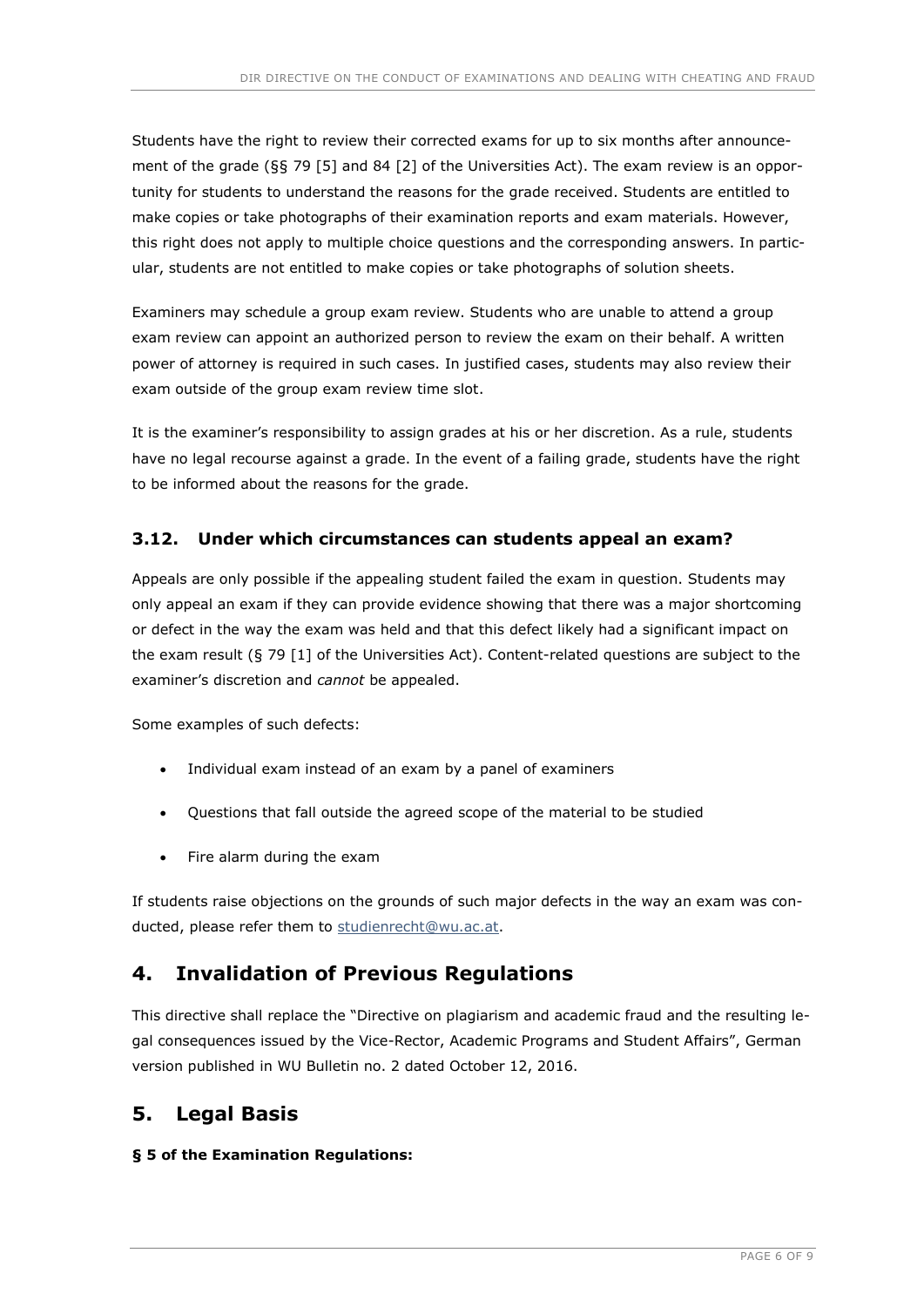(2) Once a student has accepted receipt of the examination questions, the examination shall count as an examination attempt and shall be graded.

[…]

(5) If a student discontinues an examination without apparent reason or fails to hand in his or her examination papers without apparent reason, the examination shall not be graded and marked as null and void. In this case, the examination shall count as an examination attempt. § 79 (1) of the Universities Act 2002 (Universitätsgesetz) applies analogously.

#### § 9 of the Examination Regulations:

(1) Before the start of each semesters, course instructors shall indicate in the course syllabi the prerequisites for each course, the types of performance components required, and how these performance components are weighted in the calculation of the final grade (in percent), and the assessment criteria, including any authorized aids. […]

#### § 19 Universities Act 2002:

(2a) The statute may in particular contain provisions concerning measures taken in cases of plagiarism or other forms of academic dishonesty in written term papers and exams, bachelor's papers, as well as academic theses and artistic submissions. […]

#### § 34a of the By-Laws of WU (Vienna University of Economics and Business):

(1) Plagiarism and academic fraud in relation to written seminar papers and examinations, bachelor's and master's theses, and dissertations must be reported to the Vice-Rector for Academic Programs and Student Affairs.

 $[...]$ 

(4) In the case of plagiarism and academic fraud in relation to written seminar papers and exams, the exams of all participating students are void, and the examination attempt counts toward the number of permitted attempts. All participating students shall be excluded from reregistering for and attempting to take all exams in the subject concerned for a period of four months.

#### § 73 Universities Act 2002:

(1) The result of an examination shall be annulled by the officer responsible for study matters if

1. such examination was registered for under false pretences or

2. the result of an examination, academic thesis or artistic was obtained by fraudulent means, in particular by the use of unauthorised aids.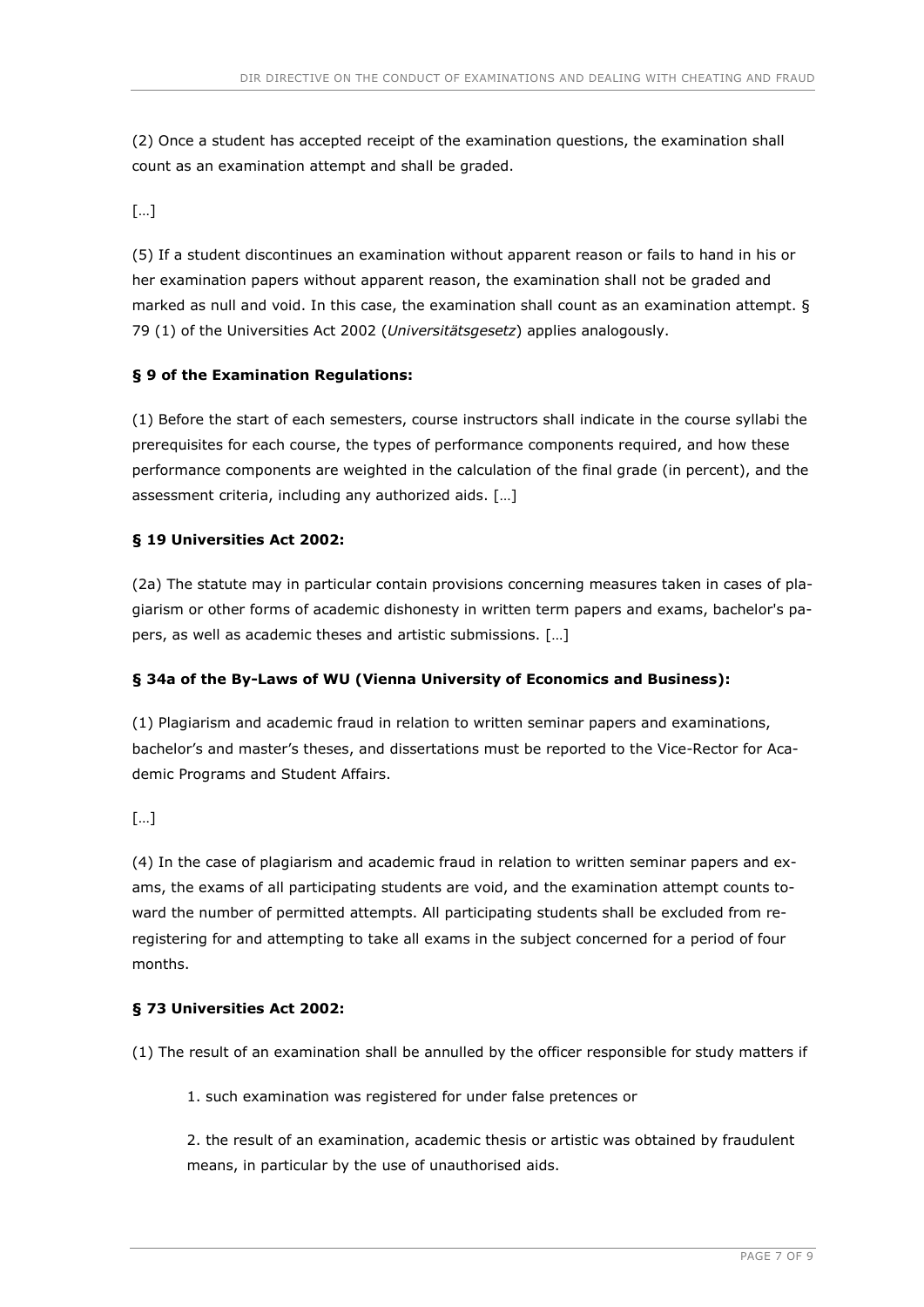(2) An examination the result of which is annulled shall count towards the number of repetitions.

(3) The results of examinations taken outside the registered continuation period for studies, and the assessments of academic theses and artistic submissions awarded outside the registered continuation period shall be null and void. Such results or assessments shall not count towards the number of repetitions.

### § 79 Universities Act 2002:

(1) Appeals against the academic judgment of examiners shall be impermissible. If the manner in which an examination resulting in a negative assessment is conducted exhibits severe defects, the officer responsible for study matters shall, by order, annul the examination on application of the student. The student must make the application within two weeks of announcement of the assessment and substantiate the alleged severe defects. Examinations which are annulled shall not be counted towards the permissible number of resits.

 $\lceil \dots \rceil$ 

(3) If the assessment documents (in particular, examiners' reports, and corrected written examinations and assessment papers) are not surrendered to the student, steps shall be taken to ensure that they are held in safekeeping for at least six months after announcement of the result.

(4) The examiners or the chairpersons of examination boards shall ensure that examinations are conducted in an orderly manner, and shall make records of examinations. Such records shall include the subject of the examination, the place and time thereof, the name of the examiner or examination board members, the name of the student, the questions asked, the assessment grades awarded, the reasons for a negative assessment and any unusual occurrences. The reasons for a negative assessment shall be communicated to the student in writing on application of the same. The examination record shall be held in safekeeping for at least six months after the announcement of the examination results.

(5) Students shall be permitted to have inspection of the assessment documents and the examination records, provided that they make such requests within six months of the announcement of examination results. The assessment documents shall also include the examination questions asked at the respective examination. Students shall be entitled to make photocopies of these documents. Multiple-choice questions including their answers shall be excluded from the right to make photocopies.

Littich, Edith Vice-Rector